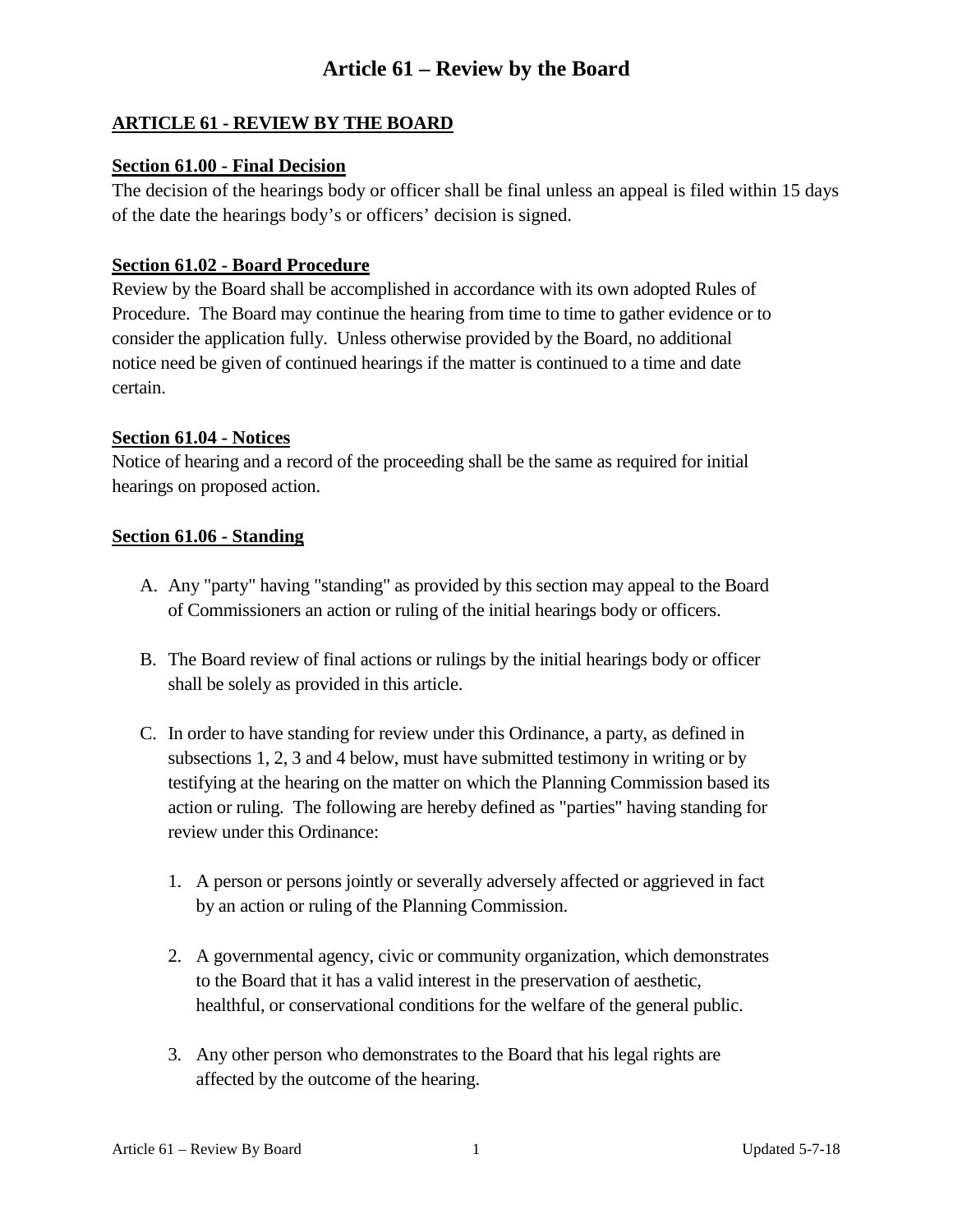## **Article 61 – Review by the Board**

4. The Board of County Commissioners shall make all decisions of qualifications as a party having standing under this Ordinance prior to the matter on appeal.

#### **Section 61.10 - Appeals**

- A. The filing of the application of appeal shall not stay enforcement of the initial hearing body or officer's order or ruling, but the Board may do so upon requiring the giving of a bond or other undertaking or upon such other terms as it deems proper. Any bond or other undertaking executed pursuant to this subsection shall be in favor of Hood River County, Oregon for its benefit and for the benefit of whomever else it may concern and may be enforced by the Board or any other person concerned in an appropriate proceeding as their interest may appear.
- B. At least 7 days prior to the hearing the Planning Director shall transmit to the Board of Commissioners the original or a certified copy of the entire record of the proceeding under review, but, by stipulation of all parties to the review proceeding, the record may be shortened. The Board may require or permit subsequent corrections or additions to the record when deemed desirable.
- C. All notice given of the public hearing shall be by publication in a newspaper of general circulation in the county not less than ten (l0) days prior to the date of the hearing. Such notices shall also be sent by mail to all property owners within 250 feet of the exterior boundaries of the property, which is the subject of the appeal.
- D. If, not later than 15 days before the date set for the hearing on the petition application is made to the Board for leave to present additional evidence, and it is shown to the satisfaction of the Board that the additional evidence is material and that there were good substantial reasons for failure to present it in the proceeding before the initial hearing body, the Board may order the additional evidence to be taken before the initial hearings body upon such conditions as the Board deems proper. Notice of the time and place where the initial hearings body is to take the additional evidence shall be published in the same manner as in the original hearing. The initial hearings body may modify its findings and order by reason of the additional evidence and shall, within a time to be fixed by the Board file with the Board, to become a part of the record, the additional evidence, together with any modifications or new findings or orders, or that it elects to stand on its original findings and order.
- E. The Board's review of the Planning Commission's order shall be confined to the record unless the Board elects at its option to hear the application de novo and